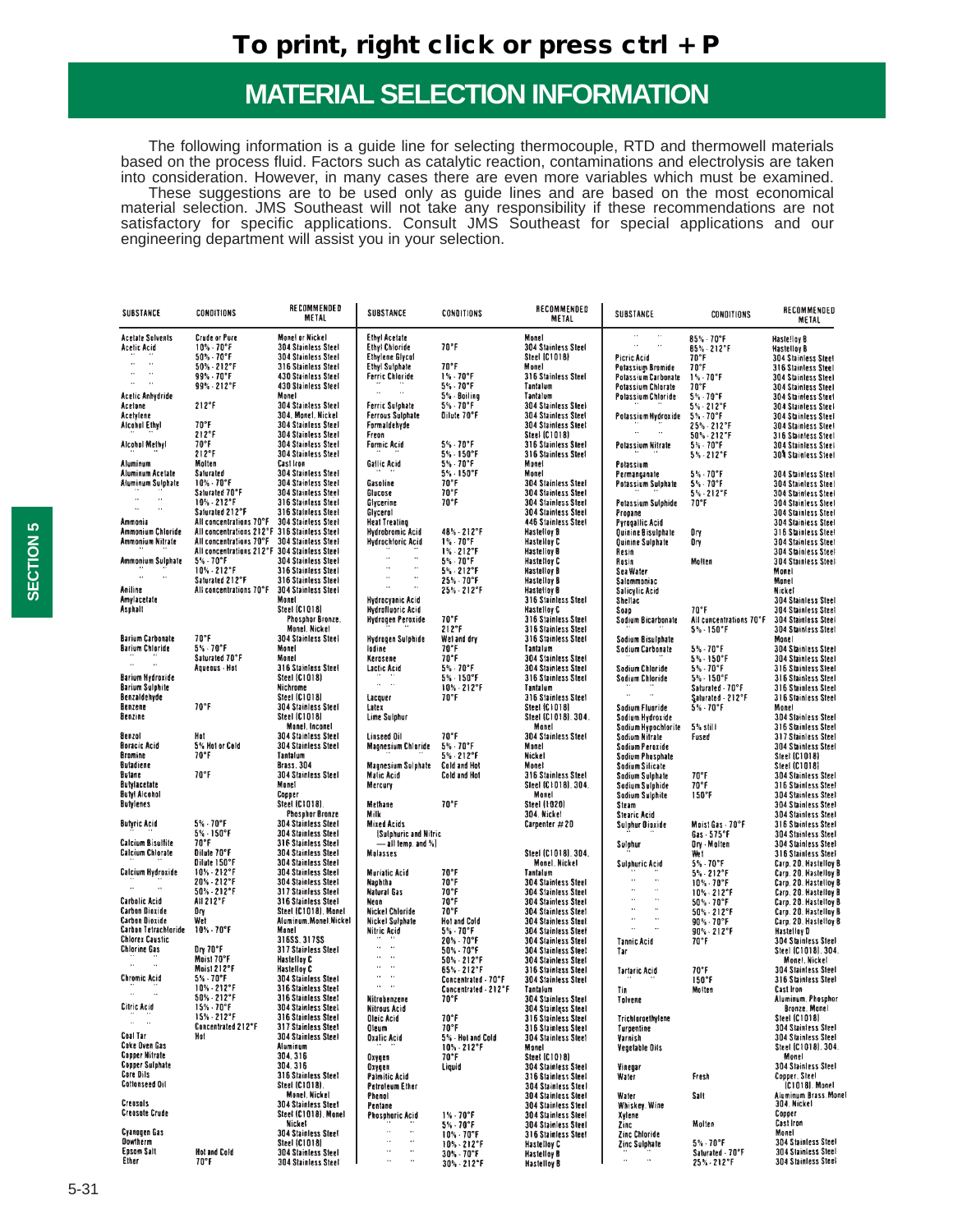### **METALLIC THERMOWELL MATERIALS**

### **SUMMARY TABLE**

| <b>DESIGNATION</b> | <b>NOMINAL</b><br><b>COMPOSITION</b>                                     | <b>MAXIMUM TEMP.</b><br>(cont. serv. air)  | <b>MELTING</b><br><b>POINT</b> |
|--------------------|--------------------------------------------------------------------------|--------------------------------------------|--------------------------------|
| 304SS              | 18% Chromium<br>9% Nickel                                                | 1652°F                                     | 2600 - 2750°F                  |
| 310SS              | 25% Chromium<br>20% Nickel                                               | 2100°F                                     | 2500 - 2550°F                  |
| 316SS              | 18% Chromium<br>12% Nickel<br>2-3% Molybdenum                            | 1700°F                                     | 2500 - 2550°F                  |
| 304LSS             | Similar to 304SS with<br>reduced carbon                                  | 800°F                                      | 2600 - 2750°F                  |
| Inconel 600        | 76% Nickel<br>15.5% Chromium<br>8.0% Iron                                | 2100°F                                     | 2470 - 2575°F                  |
| Inconel 617        | 44.5% Nickel<br>20-24% Cr<br>10-15% Co 8-10% Mo                          | 2100°F<br>(excursions to<br>2150 - 2200°F) | 2430 - 2510°F                  |
| Hastelloy B3       | 65% Nickel<br>28 % Molybdenum<br>1.5% Cr 1.5% Iron                       | $800^{\circ}$ F                            | 2500 - 2585°F                  |
| Hastelloy C276     | 57% Nickel<br>16% Molybdenum<br>15.5% Chromium<br>4% Tungsten<br>5% Iron | 800°F                                      | 2415 - 2500°F                  |
| Haynes 230         | 57% Nickel 14% W<br>2% Mo<br>22% Cr                                      | 2100°F                                     | 2375 - 2500°F                  |
| Monel              | 65% Nickel<br>32% Copper                                                 | 1000°F                                     | 2450°F                         |

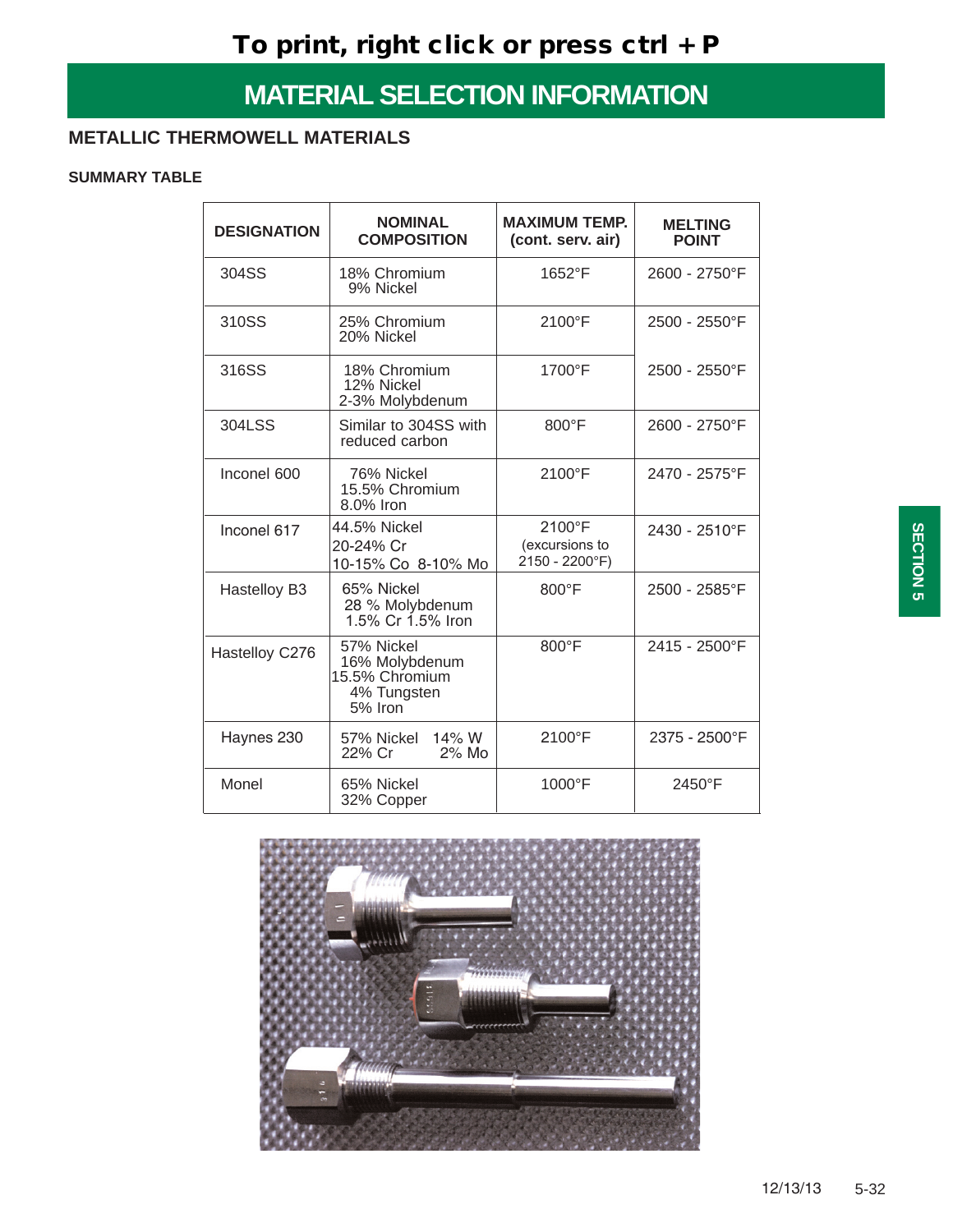#### **COMPARATIVE CORROSION RATINGS**

For Carbon Steel, Inconel, Monel, Nickel, 303 Stainless Steel, 304 Stainless Steel, 316 Stainless Steel, and Teflon.

The data in this chart is reprinted here with the permission of Hoke, Inc., One Tenakill Park, Cresskill, New Jersey 07626.

This chart is a guide to the selection of a corrosion resistant protection tube. Changes in temperature, concentration, pressure, agitation, aeration, and impurities can nullify these ratings. The only way to determine the suitability of a protection material in a media is by performance tests. Mechanical strength of the protection tube must also be considered. Unless otherwise marked, all pressures and temperatures are atmospheric. This listing does not imply that other materials are not suitable for use in the media listed.

#### **IDENTIFICATION OF TRADENAMED MATERIALS**

Inconel, Monel . . . . . . . . . . . . . . . International Nickel Co. Teflon . . . . . . . . . . . . . . . . . . . . . . . . . . . . . . E.I. DuPont

#### **RATINGS**

- A Substantial Resistance-Preferred material of construction.
- B Moderate Resistance-Satisfactory for use under most conditions; very slight swelling for elastomers.
- C Questionable Resistance-Use with caution.
- D Inadequate Resistance-Not recommended.
- X No information available

#### **LIMITATIONS**

- 1. To 220° F.
- 2. Subject to stress corrosion at high temperatures and in concentrated solutions.
- 3. Subject to pitting at air solution line when solution is allowed to dry on metal surface.

|                                  | Carbon Steel | <b>Inconet</b> | Money | <b>Nickel</b>  | $rac{a}{a}$ | ē<br>Stainless<br>leel | Tellon |  |
|----------------------------------|--------------|----------------|-------|----------------|-------------|------------------------|--------|--|
| <b>Corrosive Media</b>           |              |                |       |                |             | ົ້າທີ                  |        |  |
| Acetate Solvents, Crude          | D            | A              | B     | B              | A           | A                      | A      |  |
| Acetate Solvents, Pure           | C            | A              | A     | A              | A           | A                      | A      |  |
| Acetaldehyde, 100%               | X            | в              | A     | B              | A           | A                      | A      |  |
| Acetic Acid, 95%                 | D            | A              | А     | A              | B           | A                      | A      |  |
| Acetic Acid Vapors, 100%, Hot    | B            | B              | в     | в              | o           | E                      | A      |  |
| Acetic Anhydride, Boiling        | D            | А              | А     | B              | B           | A                      | A      |  |
| Acetone                          | в            | A              | A     | A              | А           | A                      | A      |  |
| Alcohols                         | B            | Α              | А     | А              | Α           | A                      | А      |  |
| Alum. Potassium, 10%             | D            | B              | B     | B              | $B-3$       | A                      | Ā      |  |
| Aluminum Chloride, 10%           | D            | в              | в     | B              | D           | $C-3$                  | A      |  |
| Aluminum Choloride, 10%, Boiling | D            | C              | Ċ     | B              | D           | D                      | A      |  |
| Aluminum Sulfate, 10%            | D            | A              | А     | A              | C           | в                      | A      |  |
| Aluminum Sulfate, <10%, Boiling  | D            | в              | в     | 8              | D           | B                      | A      |  |
| Aluminum Sulfate, >10%, Boiling  | D            | B              | B     | B              | D           | в                      | A      |  |
| Amines                           | в            | А              | Α     | Α              | А           | A                      | Α      |  |
| Ammonia, Anhydrous               | B            | A              | A     | $\overline{A}$ | Ā           | $\overline{A}$         | Ä      |  |
| Ammonium Chloride, 10%           | C            | A              | A     | A              | $B-3$       | A                      | A      |  |
| Ammonium Chloride, <10%, Boiling | D            | B              | 8     | в              | D           | $C-3$                  | A      |  |
| Ammonium Chloride, >10%, Boiling | D            | Ċ              | B     | B              | D           | $C-3$                  | A      |  |
| Ammonium Hydroxide, Hot          | B            | А              | D     | D              | А           | A                      | Α      |  |
| Ammonium Nitrate                 | в            | A              | C     | C              | A           | A                      | A      |  |
| Ammonium Persulfate, 5%          | D            | A              | D     | D              | A           | A                      | A      |  |
| Ammonium Phosphate, Dibasic, 5%  | D            | A              | B     | C              | Α           | А                      | A      |  |
| Ammonium Sulfate, <10%           | Ċ            | B              | A     | B              | в           | в                      | A      |  |
| Ammonium Sulfate, >10%, Boiling  | D            | в              | в     | в              | $C-3$       | $B-3$                  | A      |  |
| Ammonium Sulfite, Boiling        | D            | D              | C     | D              | C           | в                      | A      |  |
| Aniline Hydrochloride            | D            | в              | в     | B              | D           | C                      | А      |  |
| <b>Antimony Trichloride</b>      | D            | в              | B     | B              | D           | C                      | Α      |  |
| Asphalt                          | B            | A              | A     | B              | A           | A                      | A      |  |

|                                                                     |                         | Steel   |              |            | ain<br>あ      |                  | ہے<br>م<br>Ŵ<br>å, |  |
|---------------------------------------------------------------------|-------------------------|---------|--------------|------------|---------------|------------------|--------------------|--|
| <b>Corrosive Media</b>                                              | ICarbon <sub>s</sub>    | Inconel | <b>Monet</b> | dckel<br>ž | $rac{16}{36}$ | ē<br><b>1959</b> | reflon<br>lain)    |  |
| Barium Chloride, 5%                                                 | Ċ                       | A       | A            | А          | A             | Α                | A                  |  |
| Barium Chloride, >5%, Hot                                           | D                       | B       | А            | А          | C-3           | $B-3$            | А                  |  |
| Barium Hydroxide                                                    | С                       | А       | А            | А          | A             | A                | A                  |  |
| Barium Nitrate                                                      | C                       | В       | с            | с          | A             | A                | Α                  |  |
| Beer, 160°F<br>Beet Sugar, Liquor, Hot                              | С<br>в                  | А<br>A  | А<br>А       | А<br>А     | А<br>A        | Α<br>A           | А<br>А             |  |
| Benzene, Hot                                                        | в                       | А       | А            | А          | А             | А                | А                  |  |
| Benzoic Acid                                                        | в                       | A       | А            | А          | A             | A                | А                  |  |
| Blood                                                               | D                       | А       | А            | А          | А             | А                | А                  |  |
| Borax, Hot                                                          | $\overline{\mathsf{B}}$ | A       | Ā            | B          | А             | Ā                | Ā                  |  |
| Boric Acid, 5%, Hot<br>Bromine, Dry Gas                             | D<br>D                  | А<br>в  | B<br>Α       | в<br>А     | в<br>D        | в<br>D           | Α<br>A             |  |
| Bromine, Moist Gas                                                  | D                       | D       | с            | с          | D             | D                | А                  |  |
| Buttermilk                                                          | D                       | A       | А            | A          | А             | А                | А                  |  |
| Butyric Acid, Dilute                                                | x                       | Α       | А            | А          | А             | A                | A                  |  |
| Butyric Acid, Hot, Conc.                                            | D                       | в       | в            | С          | С             | в                | A                  |  |
| Calcium Bisulfite, Hot<br>Calcium Chloride, Dilute                  | D<br>с                  | D<br>А  | D<br>А       | D          | С             | в                | А                  |  |
| Calcium Hydroxide, 10%, Boiling                                     | D                       | А       | А            | А<br>А     | B-3<br>A      | $A-3$<br>А       | A<br>A             |  |
| Calcium Hydroxide, 20%, Boiling                                     | D                       | А       | А            | А          | А             | A                | А                  |  |
| Calcium Hydroxide, 30%, Boiling                                     | D                       | А       | А            | А          | C             | €                | А                  |  |
| Calcium Hypochloride, <2%                                           | с                       | в       | с            | С          | C-3           | $B-3$            | А                  |  |
| Carbolic Acid, 90%                                                  | с                       | A       | В            | А          | А             | А                | А                  |  |
| Carbon Dioxide, Dry<br>Carbon Disulphide                            | в                       | А       | А            | Α          | A             | A                | A                  |  |
| Carbon Tetrachloride, Dry, Hot                                      | В<br>С                  | A<br>А  | в<br>А       | в<br>А     | А<br>в        | А<br>A           | А<br>А             |  |
| Carbonic Acid, Saturated                                            | D                       | А       | A            | А          | A             | A                | A                  |  |
| Chloroacetic Acid                                                   | D                       | в       | в            | в          | D             | с                | А                  |  |
| Chloric Acid                                                        | D                       | C       | С            | С          | D             | С                | A                  |  |
| Chlorinated Water, Sat.                                             | D                       | С       | с            | С          | D             | $C-3$            | A                  |  |
| Chlorine, Dry Gas<br>Chlorine, Moist Gas                            | в<br>D                  | A<br>D  | А<br>с       | A<br>С     | в<br>D        | в<br>С           | A                  |  |
| Chlorosulfonis Acid, Dilute                                         | D                       | в       | в            | А          | D             | в                | А<br>A             |  |
| Chromic Acid, Dilute                                                | в                       | в       | в            | в          | в             | A                | А                  |  |
| Chromic Acid, >10%, Boiling                                         | D                       | С       | С            | D          | С             | в                | A                  |  |
| Chromic Acid, >10%, Boiling                                         | D                       | с       | D            | D          | D             | С                | А                  |  |
| Citric Acid, Dilute                                                 | D<br>D                  | А       | A            | в          | А             | А                | Α                  |  |
| Citric Acid, Hot, Concentrated<br>Copper Nitrate, Hot, Concentrated | D                       | в<br>с  | в<br>D       | в<br>D     | с<br>A        | в<br>Α           | A<br>Α             |  |
| Copper Sulfate, Hot, Concentrated                                   | D                       | в       | с            | С          | в             | А                | A                  |  |
| Creosote, Hot                                                       | В                       | А       | А            | A          | А             | А                | А                  |  |
| Cupric Chloride, <2%                                                | D                       | Ċ       | в            | в          |               | B-3 B-3          | А                  |  |
| Cupric Chloride, 5%<br>Dichlorethane, Boiling                       | D<br>D                  | D<br>в  | D<br>A       | С          | D             | $C-3$            | A                  |  |
| Ethyl Chloride                                                      | A                       | Α       | Α            | A<br>А     | в<br>А        | в<br>A           | А<br>А             |  |
| Ethylene Glycol                                                     | A                       | А       | А            | А          | А             | A                | Α                  |  |
| Fatty Acids, 145°F                                                  | $\overline{\text{c}}$   | A       | Ä            | Ā          | В             | Ā                | A                  |  |
| Ferric Chloride, <1%                                                | D                       | в       | с            | в          |               | C-3 B-3          | А                  |  |
| Ferric Chloride, >1%<br>Ferric Chloride, <1%, Boiling               | D<br>D                  | D       | D            | D          | D             | D                | A                  |  |
| Ferric Chloride, >1%, Boiling                                       | D                       | D<br>D  | D<br>D       | D<br>D     | D<br>D        | D<br>D           | Α<br>Α             |  |
| Ferric Nitrate, 5%                                                  | D                       | с       | D            | D          | в             | Α                | Α                  |  |
| Ferric Sulfate, 5%                                                  | D                       | в       | С            | С          | B-3           | А                | А                  |  |
| Ferrous Sulfate, 10%                                                | С                       | в       | Α            | Α          | Α             | А                | Α                  |  |
| Fluorine, Dry Gas                                                   | С                       | A       | А            | А          | с             | в                | Α                  |  |
| Fluorine, Dry, 300°F<br>Fluorine, Moist Gas                         | D<br>D                  | В<br>в  | А<br>А       | A          | D             | С                | D                  |  |
| Formaldehyde, 40%                                                   | С                       | А       | A            | в<br>A     | o<br>в        | D<br>Α           | Α<br>A             |  |
| Formic Acid, <50%                                                   | D                       | А       | в            | в          | в             | А                | А                  |  |
| Formic Acid, >50%                                                   | D                       | в       | в            | В          | в             | А                | Α                  |  |
| Formic Acid, <50%, Hot                                              | D                       | в       | в            | B          | в             | А                | A                  |  |
| Formic Acid, >50%, Hot                                              | D                       | в       | в            | в          | с             | 8                | A                  |  |
| Freon, Wet<br>Fuel Oil, 140°F                                       | с<br>А                  | в<br>А  | А            | А<br>в     | с<br>А        | с                | А                  |  |
| Furfural                                                            | в                       | в       | в<br>в       | в          | в             | А<br>в           | А<br>А             |  |
| Gasoline, refined                                                   | А                       | А       | A            | Α          | A             | Α                | А                  |  |
| Glycerine                                                           | А                       | Α       | Α            | Α          | А             | Α                | А                  |  |
| Hydrochloric Acid, <1%                                              | D                       | в       | в            | в          | D             | в                | A                  |  |
| Hydrochloric Acid, 1-20%                                            | D                       | С       | в            | в          | D             | D                | Α                  |  |
| Hydrochloric Acid, >20%<br>Hydrochloric Acid, <1/2%, 175°F          | D<br>D                  | D<br>С  | D<br>в       | с<br>в     | D<br>D        | D<br>D           | А<br>A             |  |
| Hydrochloric Acid, 1/2-2%, 175°F                                    | D                       | D       | с            | с          | D             | D                | Α                  |  |
| Hydrochloric Acid, >2%, 175°F                                       | D                       | D       | D            | D          | D             | D                | А                  |  |
|                                                                     |                         |         |              |            |               |                  |                    |  |